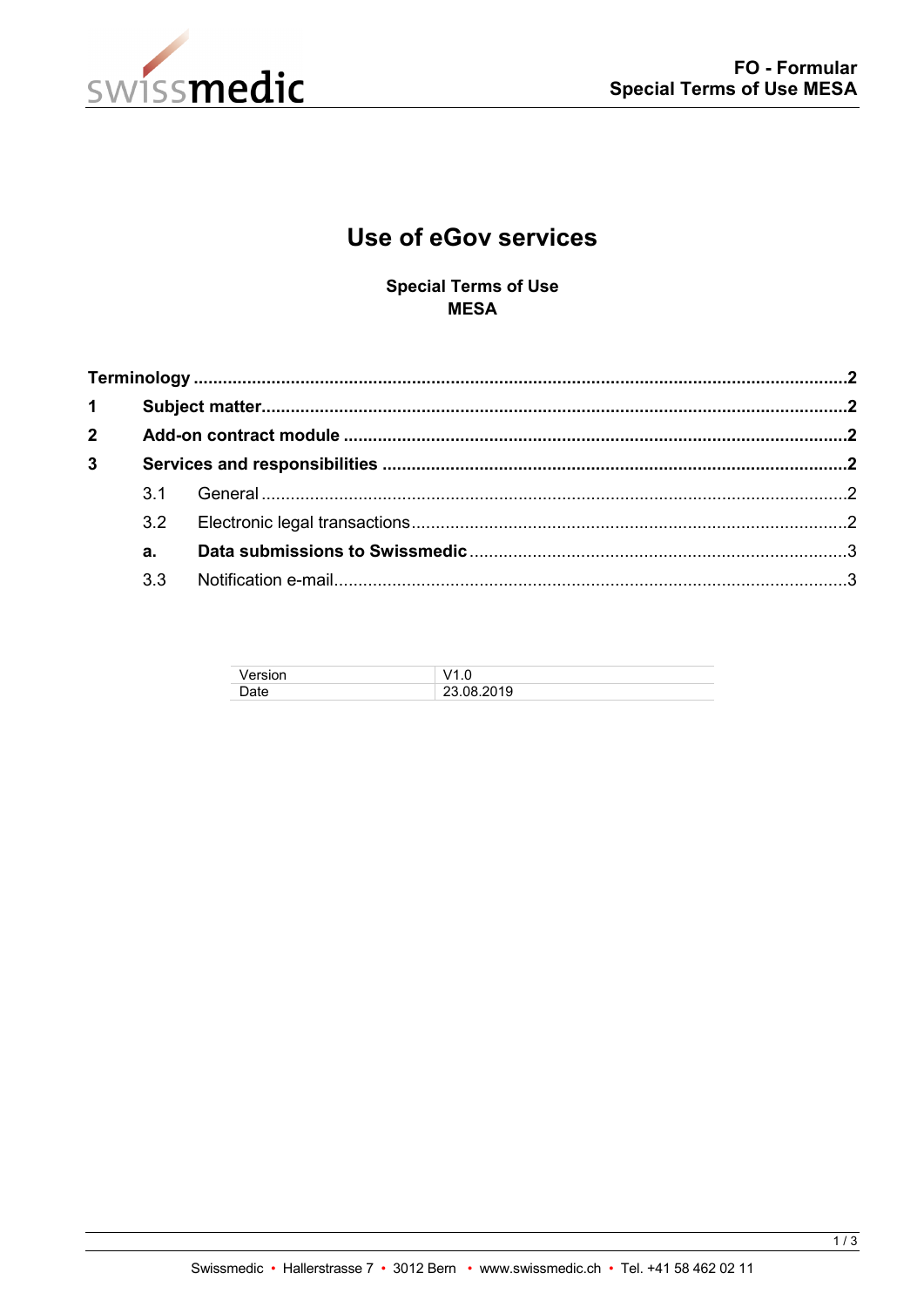

# <span id="page-1-0"></span>**Terminology**

The following definitions apply:

| <b>MFSA</b>                                                       | National trade register for controlled substances, eGov service for reporting deliveries of<br>controlled substances – either as constituents of medicinal products or as substances – from<br>one company or organisation in Switzerland to another.                                                                                                                                                                               |
|-------------------------------------------------------------------|-------------------------------------------------------------------------------------------------------------------------------------------------------------------------------------------------------------------------------------------------------------------------------------------------------------------------------------------------------------------------------------------------------------------------------------|
| (for controlled<br>substances)<br>Responsible Person<br><b>RP</b> | The Responsible Person (RP) for controlled substances within a company or organisation is<br>specifically named in the narcotics establishment licence issued by Swissmedic. This person<br>is responsible with regard to Swissmedic for all issues relating to narcotics and/or controlled<br>substances. This also includes the legal obligation to report domestic deliveries of medicinal<br>products and/or active substances. |
| Controlled substances                                             | Narcotics, psychotropic substances, precursors and auxiliary chemicals as well as raw<br>materials and products suspected of having effects similar to narcotics in accordance with the<br>Swiss Narcotics Act.                                                                                                                                                                                                                     |
| eGov Portal                                                       | Internet-based system offering various eGov services for the electronic exchange of<br>information and data with eGov parties that can be accessed at<br>https://www.portal.swissmedic.ch/.                                                                                                                                                                                                                                         |

# <span id="page-1-1"></span>**Subject matter**

These Special Terms of Use govern only those aspects that are specific to the MESA eGov service. Otherwise, the General Terms of Use shall apply.

# <span id="page-1-2"></span>**Add-on contract module**

The eGov party has concluded a basic eGov services contract with Swissmedic that is now being supplemented by a MESA contract module for the MESA eGov service.

The MESA contract module should be signed by the eGov party's Responsible Person for controlled substances.

#### <span id="page-1-3"></span>**Services and responsibilities**

#### <span id="page-1-4"></span>**a. General**

The non-conclusive user handbook for the MESA eGov service can be found on the Swissmedic website at:

# <span id="page-1-5"></span>**b. Electronic legal transactions**

Swissmedic provides internet-based eGov services for electronic legal transactions and for information and data sharing. These services extend and supplement the communication channels for individual business transactions. Electronic legal transactions with Swissmedic are authorised exclusively for new administrative procedures after the contract has been concluded and the terms of use accepted.

Legally binding data submissions to Swissmedic and decisions issued by Swissmedic are not usually transmitted via an acknowledged delivery platform as defined in Art. 2 of the Ordinance on Electronic Communication in Administrative Proceedings (ECAPO) but via the Swissmedic eGov services. In the context of electronic legal transactions, these services constitute a "different transmission method" as defined by Art. 9 para. 2 ECAPO.

The following rules apply in particular.